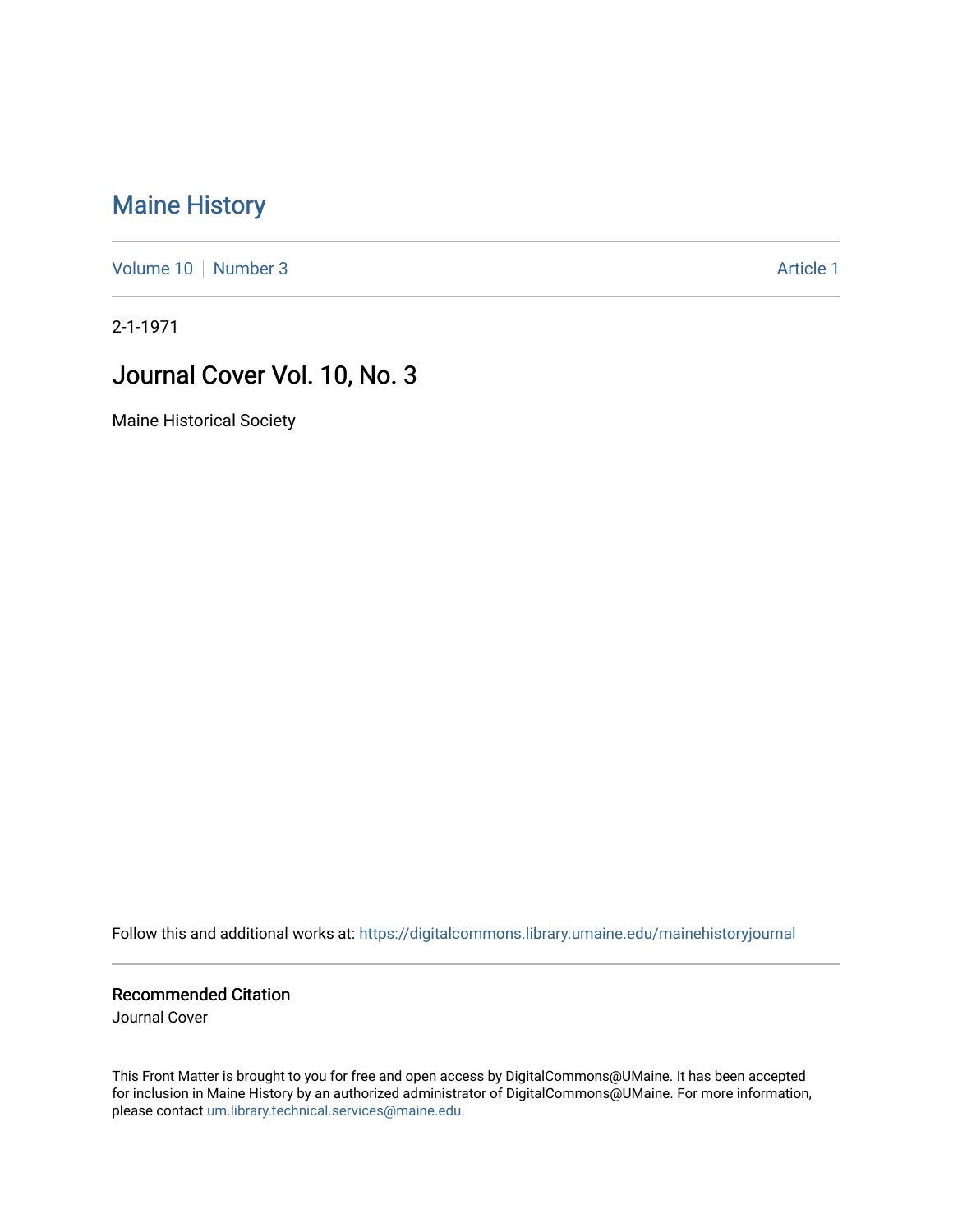

## *Maine Historical Society Newsletter*

*Vol. 10 No. 3 February, 1971*